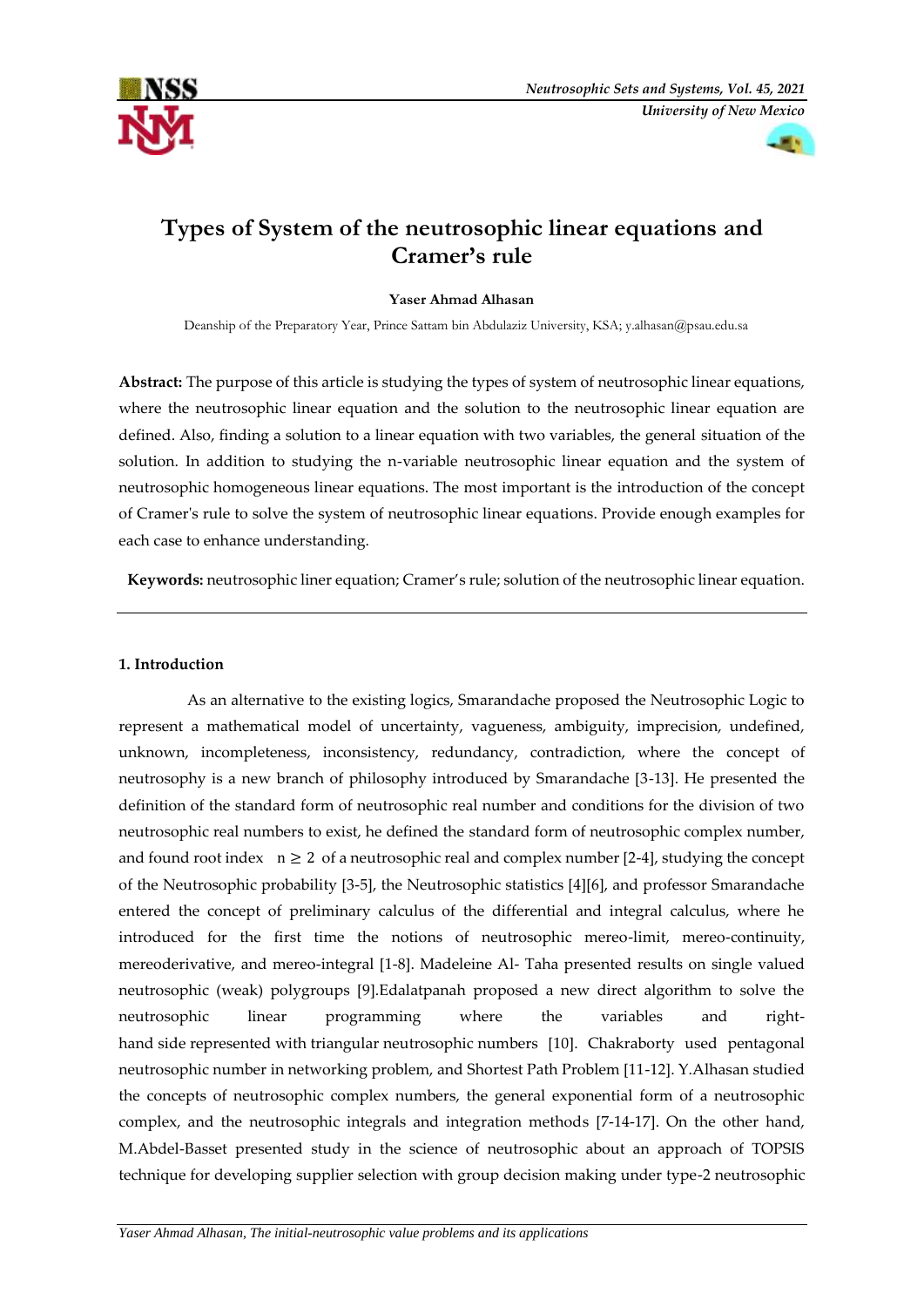number [15]. Also, neutrosophic sets played an important role in applied science such as health care, industry, and optimization [16]. Recently, Alhasan,Y., and Alfahal, A presented study in the neutrosophic differential equations that translate into linear[18].

 Mathematical equations are used to solve real problems in our daily life, for example, mathematical equations are used in electronic chips used in all modern machines and devices, such as washing machines and dryers, cars, airplanes, ships, cell phones, computers, space programs and so on. One may be surprised when he learns that there are about 2 million algorithms and mathematical equations in mobile and computer devices.

 The paper consists of 5 sections. In 1th section, provides an introduction, in which neutrosophic science review has given. In 2th section, some definitions and examples of neutrosophic real number. The 3th section frames studying types of system of the neutrosophic linear equations. The 4th section introduces the concept of Cramer's rule to solve the system of neutrosophic linear equations. In 5th section, a conclusion to the paper is given.

#### **2. Preliminaries**

## **2.1. Neutrosophic Real Number [4]**

Suppose that *w* is a neutrosophic number, then it takes the following standard form:  $w = a +$ bI where a, b are real coefficients, and I represent indeterminacy, such  $0.1 = 0$  and  $I^n = I$ , for all positive integers  $n$ .

#### **2.2. Division of neutrosophic real numbers [4]**

Suppose that  $w_1, w_2$  are two neutrosophic numbers, where

 $w_1 = a_1 + b_1 l$ , *l*,  $w_2 = a_2 + b_2 I$ To find  $(a_1 + b_1) \div (a_2 + b_2)$ , we can write:

$$
\frac{a_1 + b_1 I}{a_2 + b_2 I} \equiv x + yI
$$

where x and y are real unknowns.

$$
a_1 + b_1 I \equiv (a_2 + b_2 I)(x + yI)
$$

$$
a_1 + b_1 l \equiv a_2 x + (b_2 x + a_2 y + b_2 y)l
$$

by identifying the coefficients, we get

 $a_1 = a_2 x$ 

$$
b_1 = b_2 x + (a_2 + b_2) y
$$

We obtain unique one solution only, provided that:

$$
\begin{vmatrix} a_2 & 0 \\ b_2 & a_2 + b_2 \end{vmatrix} \neq 0 \Rightarrow a_2(a_2 + b_2) \neq 0
$$

Hence:  $a_2 \neq 0$  and  $a_2 \neq -b_2$  are the conditions for the division of two neutrosophic real numbers to exist.

Then:

$$
\frac{a_1 + b_1 l}{a_2 + b_2 l} = \frac{a_1}{a_2} + \frac{a_2 b_1 - a_1 b_2}{a_2 (a_2 + b_2)}.
$$

#### **3. The neutrosophic linear equation**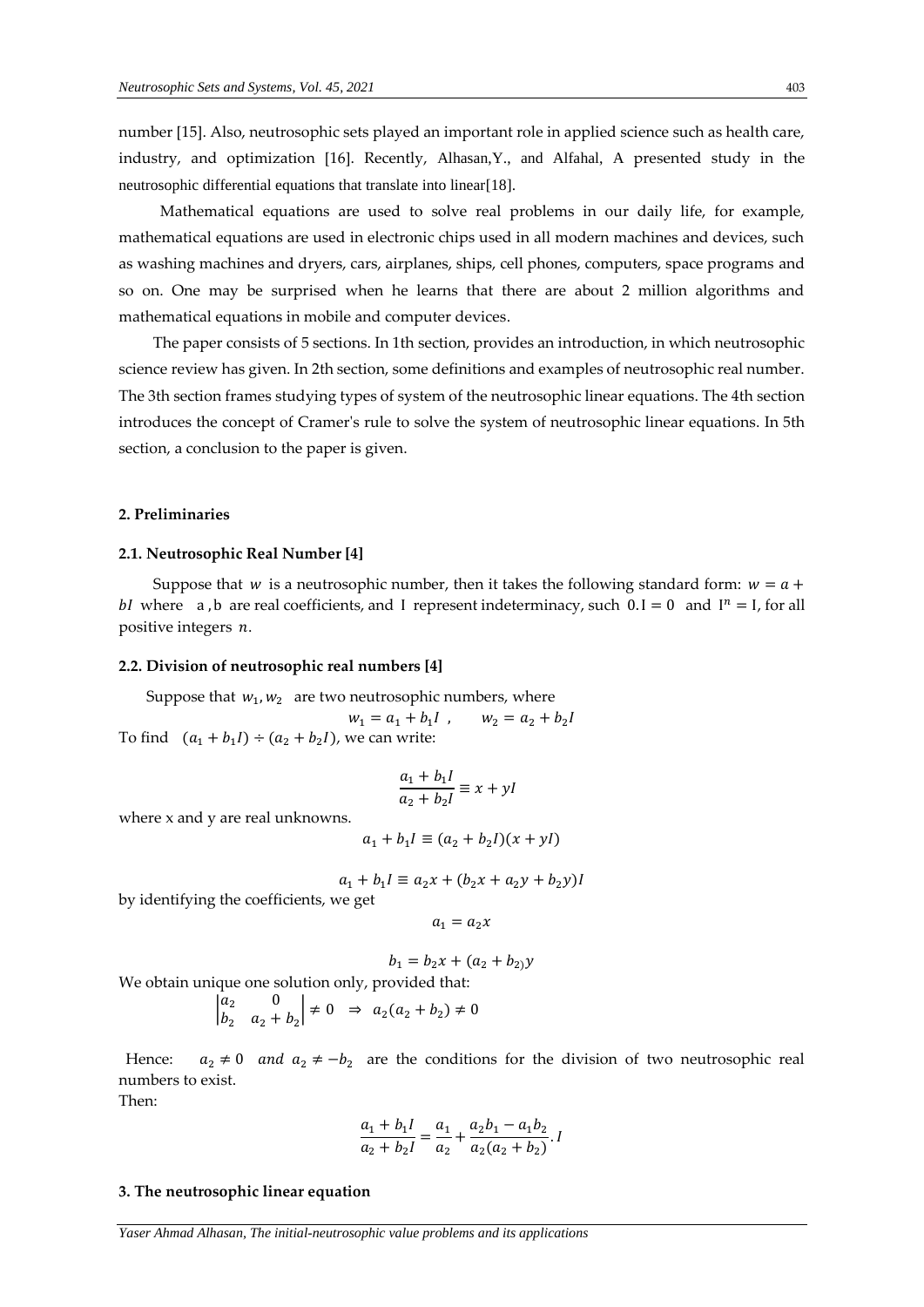## **Defination3.1:**

The neutrosophic linear equation of n variables  $x_1, x_2, x_3, \ldots, x_n$ , is each equation that takes the form:

$$
(a_1 + b_1I)x_1 + (a_2 + b_2I)x_2 + (a_3 + b_3I)x_3 + \dots + (a_n + b_nI)x_n = c + dI
$$

Where:

 $a_1, a_2, a_3, ..., a_n$  ,  $b_1, b_2, b_3, ..., b_n$  ,  $c, d$  are real coefficients, and I represent indeterminacy. We call  $(a_1 + b_1 I), (a_2 + b_2 I), (a_3 + b_3 I), ..., (a_n + b_n I)$  neutrosophic coefficients of the borders of the equation, and  $c + dI$  constant neutrosophic border of the equation.

#### **Remarks3.1:**

We call each equation of the form:

 $(a_1 + b_1 I)x + (a_2 + b_2 I)y = c + dI$ 

the two-variable neutrosophic linear equation, where:

 $a_1, a_2, a_3, ..., a_n$  ,  $b_1, b_2, b_3, ..., b_n$  ,  $c, d$  are real coefficients, and I represent indeterminacy.

#### **Remarks3.2:**

We call each equation of the form:

$$
(a_1 + b_1 I)x + (a_2 + b_2 I)y + (a_3 + b_3 I)z = c + dI
$$

the three-variable neutrosophic linear equation, where:

 $a_1, a_2, a_3, ..., a_n$  ,  $b_1, b_2, b_3, ..., b_n$  ,  $c, d$  are real coefficients, and I represent indeterminacy.

## **Example3.1:**

- $\checkmark$  (2 + 3*I*)  $x + (4-5*I*)y + (-1+*I*)z = 5+4*I*$
- $\checkmark$  (3 − I)x + (9 − 5I)y + (-1 + I)z + (3 − 2I)w = 7 − I
- $\checkmark$  (1 + *I*) x + (2 − 5*I*) y = 6 − 2*I*

## **Defination3.2:**

Solution of the neutrosophic linear equation:

$$
(a_1 + b_1I)x_1 + (a_2 + b_2I)x_2 + (a_3 + b_3I)x_3 + \dots + (a_n + b_nI)x_n = c + dI
$$

is finding the values of the variables  $x_1, x_2, x_3, ..., x_n$  that make its first term equal to its second term. where  $a_1, a_2, b_1, b_2$ , c, d are real coefficients.

#### **Example3.2:**

The equation:  $(1 + I)x + (2 - 5I)y = 6 - 2I$  accepts the solution

$$
x = 1 - I, \ y = \frac{5}{2} - \frac{23}{6}I
$$

because fulfills the equation:

$$
L_1 = (1 + I)(1 - I) + (2 - 5I)\left(\frac{5}{2} - \frac{23}{6}I\right) = 1 - I + 5 - \frac{46}{6}I - \frac{25}{2}I + \frac{115}{6}I = 6 - 2I = L_2
$$

## **3.1 Solution of the two-variables neutrosophic linear equation**

For the neutrosophic linear equation:

$$
(a_1 + b_1 I)x + (a_2 + b_2 I)y = c + dI
$$

unlimited number of solutions defined by form:

$$
S = \left\{ (x, y) \in R^2 \cup \{I\} : y = \left( \frac{a_1}{a_2} + \frac{a_2 b_1 - a_1 b_2}{a_2 (a_2 + b_2)} \cdot I \right) x + \frac{c}{a_2} + \frac{a_2 d - c b_2}{a_2 (a_2 + b_2)} \cdot I \right\}
$$

where  $a_1, a_2, b_1, b_2$ , c, d are real coefficients,  $a_2 \neq 0$  and  $a_2 \neq -b_2$ , by given a value for one of the two variables, we obtain a value for the other variable.

## **Example3.1.1:**

Find solution of the equation:

$$
(1 + I)x + (2 - 5I)y = 6 - 2I
$$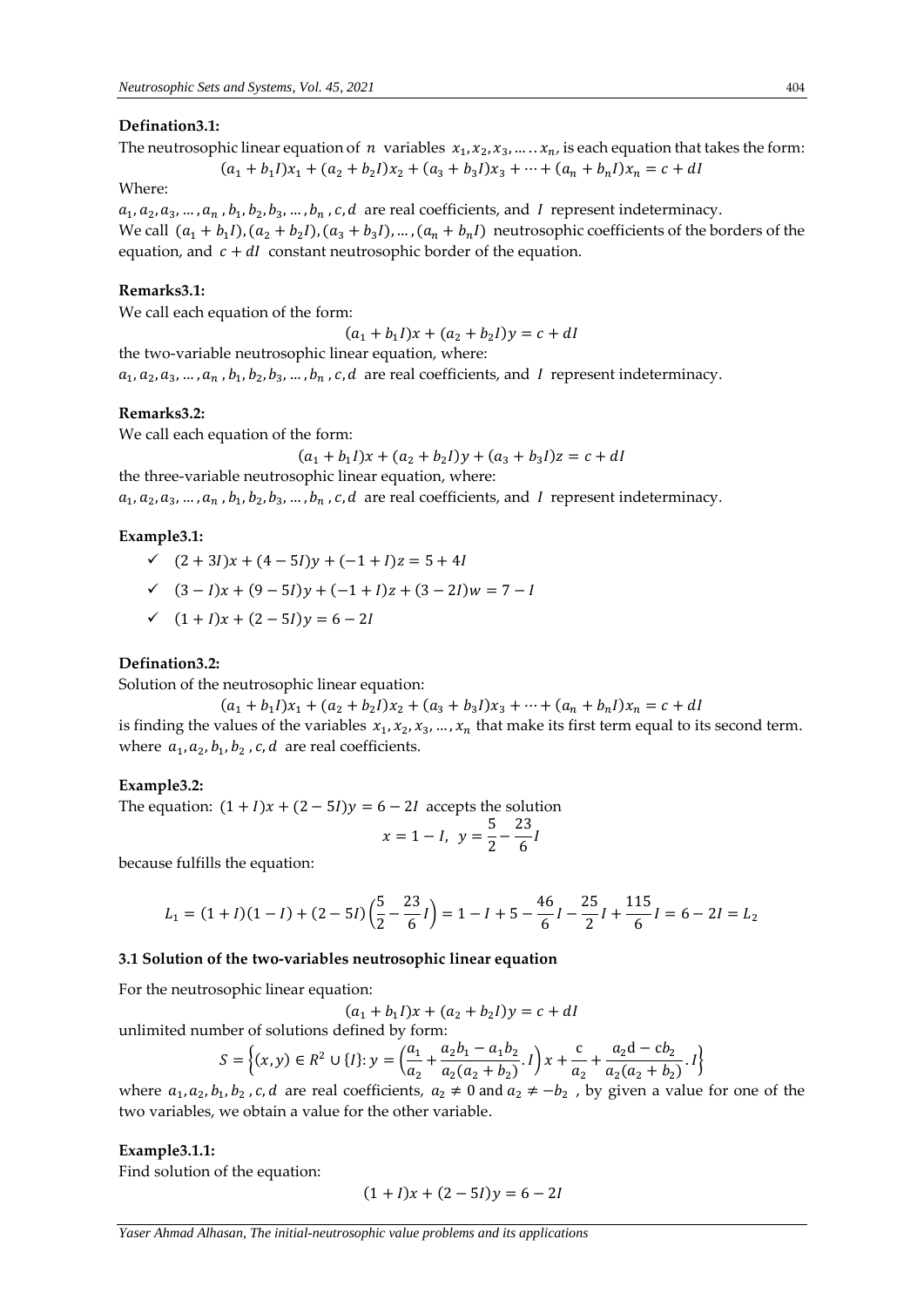Solution:

$$
y = \frac{-(1 + I)}{(2 - 5I)}x + \frac{6 - 2I}{(2 - 5I)}
$$

$$
y = \left(\frac{-1}{2} + \frac{7}{6}I\right)x + 3 + \frac{13}{3}I
$$

Then the set of solutions is:

$$
S = \left\{ (x, y) \in R^2 \cup \{I\} : y = \left( \frac{-1}{2} + \frac{7}{6}I \right) x + 3 + \frac{13}{3}I \right\}
$$

By given any value for the variables  $x$ , we obtain a value of the variable  $y$ .

## **3.2 General situation: Solution of the n-variable neutrosophic linear equation**

For the neutrosophic linear equation:

 $(a_1 + b_1 I)x_1 + (a_2 + b_2 I)x_2 + (a_3 + b_3 I)x_3 + \cdots + (a_n + b_n I)x_n = c + dI$ unlimited number of solutions, where  $a_1, a_2, a_3, ..., a_n$ ,  $b_1, b_2, b_3, ..., b_n$ , c, d are real coefficients.

#### **4. System of the neutrosophic linear equations**

It is a system of neutrosophic linear equations that given by the form:

{  $(a_{21} + b_{21})x_1 + (a_{22} + b_{22})x_2 + (a_{23} + b_{23})x_3 + \cdots + (a_{2n} + b_{2n})x_n = c_2 + d_2I$  $(a_{11} + b_{11})x_1 + (a_{12} + b_{12})x_2 + (a_{13} + b_{13})x_3 + \cdots + (a_{1n} + b_{1n})x_n = c_1 + d_1l$ . … …. … …. … … = ⋯ . … …. … …. … = ⋯  $(a_{m1} + b_{m1})x_1 + (a_{m2} + b_{m2})x_2 + (a_{m3} + b_{m3})x_3 + \cdots + (a_{mn} + b_{mn})x_n = c_m + d_m$ 

## Where:

 $a_{ij}$ ,  $b_{ij}$ ,  $c_j$ ,  $d_j$  are real coefficients,  $i = 1, ..., n$ ,  $j = 1, ..., m$ , and I represent indeterminacy.

## **4.1 Solution of system of the neutrosophic linear equations**

Solution of system of the neutrosophic linear equation:

$$
\begin{cases}\n(a_{11} + b_{11})x_1 + (a_{12} + b_{12})x_2 + (a_{13} + b_{13})x_3 + \dots + (a_{1n} + b_{1n})x_n = c_1 + d_1 I \\
(a_{21} + b_{21})x_1 + (a_{22} + b_{22})x_2 + (a_{23} + b_{23})x_3 + \dots + (a_{2n} + b_{2n})x_n = c_2 + d_2 I \\
\vdots \\
\vdots \\
(a_{m1} + b_{m1})x_1 + (a_{m2} + b_{m2})x_2 + (a_{m3} + b_{m3})x_3 + \dots + (a_{mn} + b_{mn})x_n = c_m + d_m I\n\end{cases}
$$
\n(\*)

## Where:

 $a_{ij}$ ,  $b_{ij}$ ,  $c_j$ ,  $d_j$  are real coefficients,  $i = 1, ..., n$ ,  $j = 1, ..., m$ , and I represent indeterminacy. is finding the values of the variables  $x_1, x_2, x_3, ..., x_n$  that fulfill each of the system equations. We call this solution the system solution.

#### **Remarks4.1.1:**

We distinguish three cases to solve the system(∗):

- 1. It may have unique solution
- 2. It may be impossible to solve
- 3. It may have Unlimited number of solutions

## **4.2 Cramer's rule to solve system of the neutrosophic linear equations**

Let the system of the neutrosophic linear equations: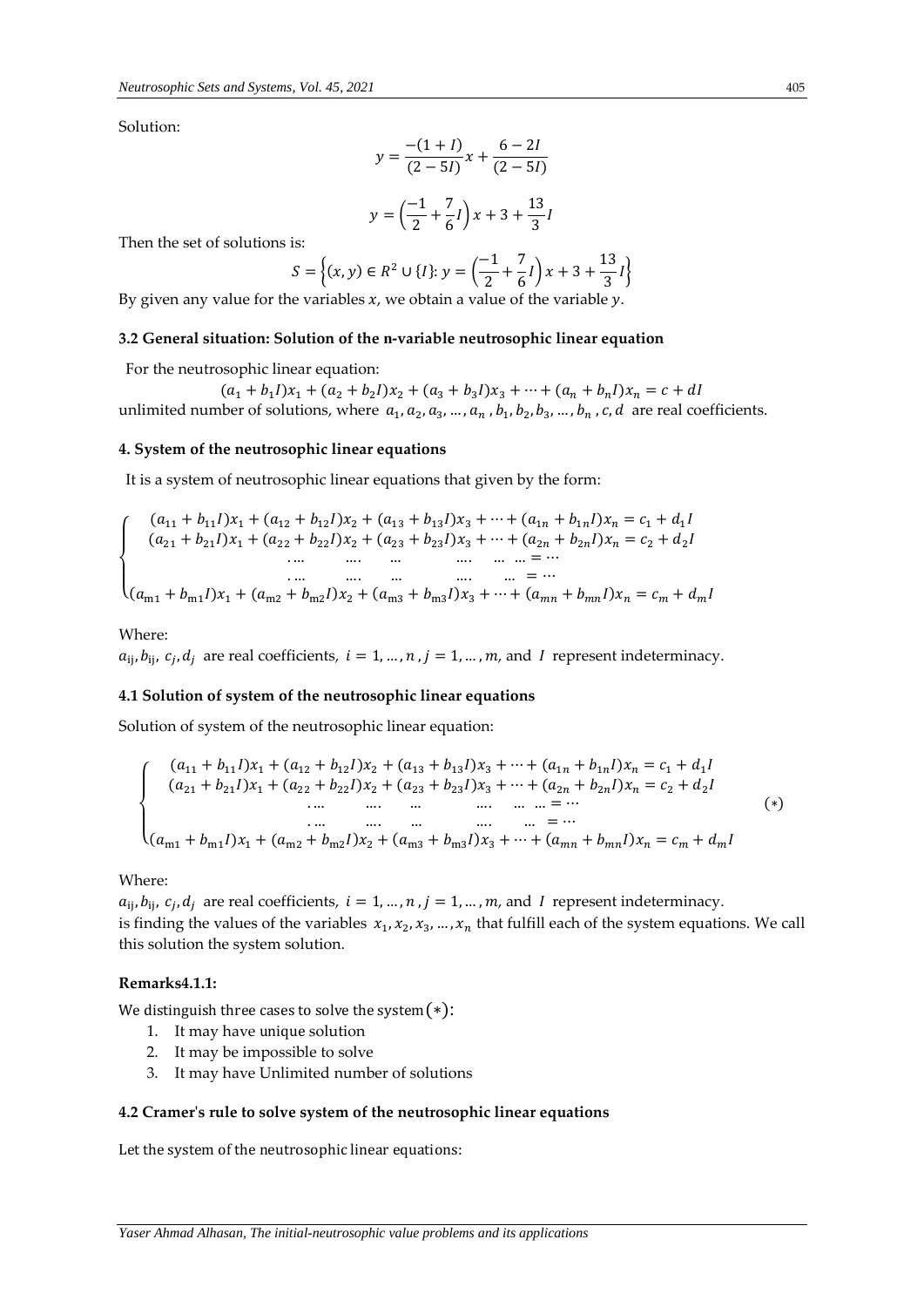$$
\begin{cases}\n(a_{11} + b_{11})x_1 + (a_{12} + b_{12})x_2 + (a_{13} + b_{13})x_3 + \dots + (a_{1n} + b_{1n})x_n = c_1 + d_1 I \\
(a_{21} + b_{21})x_1 + (a_{22} + b_{22})x_2 + (a_{23} + b_{23})x_3 + \dots + (a_{2n} + b_{2n})x_n = c_2 + d_2 I \\
\vdots \\
\vdots \\
(a_{n1} + b_{n1})x_1 + (a_{n2} + b_{n2})x_2 + (a_{n3} + b_{n3})x_3 + \dots + (a_{nn} + b_{nn})x_n = c_n + d_n I\n\end{cases}
$$
\n(\*)

with the  $n$  variables and the  $n$  equations,  $A$  the neutrosophic coefficient matrix of the system, and suppose  $\det(A) = a + bI$ , We distinguish the following cases:

1. If det(A)  $\neq$  0 + 0*l* or  $a \neq 0$  or  $a \neq -b$ , then the system has unique solution given by the formula:

$$
x_i = \frac{\det(x_i)}{\det(A)} \; ; \; i = 1, 2, ..., n
$$

Where det( $x_i$ ) is the determinant produced by the determinant det(A) by replacing the column of constants with the  $i$  -order column.

- 2. If  $a = 0$  or  $a = -b$ , then the system is impossible to solve.
- 3. If  $det(A) = 0 + 0I$ , then we distinguish tow cases:
	- F one of the determinants det( $x_1$ ), det( $x_2$ ), ..., det( $x_n$ ), is not equal to zero, then the system is impossible to solve.
	- If det( $x_i$ ) = 0 + 0I;  $i = 1, 2, ..., n$ , then the system is impossible to solve or it have unlimited number of solutions.

## **4.2.1 Solve the system of two linear equations by two variables**

Let:

$$
(a_{11} + b_{11}I)x + (a_{12} + b_{12}I)y = c_1 + d_1I
$$
  
\n
$$
(a_{21} + b_{21}I)x + (a_{22} + b_{22}I)y = c_2 + d_2I
$$
  
\n
$$
A = \begin{bmatrix} a_{11} + b_{11}I & a_{12} + b_{12}I \\ a_{21} + b_{21}I & a_{22} + b_{22}I \end{bmatrix}
$$
  
\n
$$
\det(A) = \begin{vmatrix} a_{11} + b_{11}I & a_{12} + b_{12}I \\ a_{21} + b_{21}I & a_{22} + b_{22}I \end{vmatrix} =
$$
  
\n
$$
\det(x) = \begin{vmatrix} c_1 + d_1I & a_{12} + b_{12}I \\ c_2 + d_2I & a_{22} + b_{22}I \end{vmatrix}, \quad \det(y) = \begin{vmatrix} a_{11} + b_{11}I & c_1 + d_1I \\ a_{21} + b_{21}I & c_2 + d_2I \end{vmatrix}
$$

Suppose  $det(A) = a + bI$ , We distinguish the following cases:

1. If det(A)  $\neq$  0 + 0*I* or  $a \neq 0$  or  $a \neq -b$ , then the system has unique solution given by the formulas:

$$
x = \frac{\det(x)}{\det(A)} \quad and \quad y = \frac{\det(y)}{\det(A)}
$$

- 2. If  $a = 0$  or  $a = -b$ , then the system is impossible to solve.
- 3. If  $det(A) = 0 + 0I$ , then we distinguish tow cases:
	- If one of the determinants  $det(x)$ ,  $det(y)$ , is not equal to zero, then the system is impossible to solve.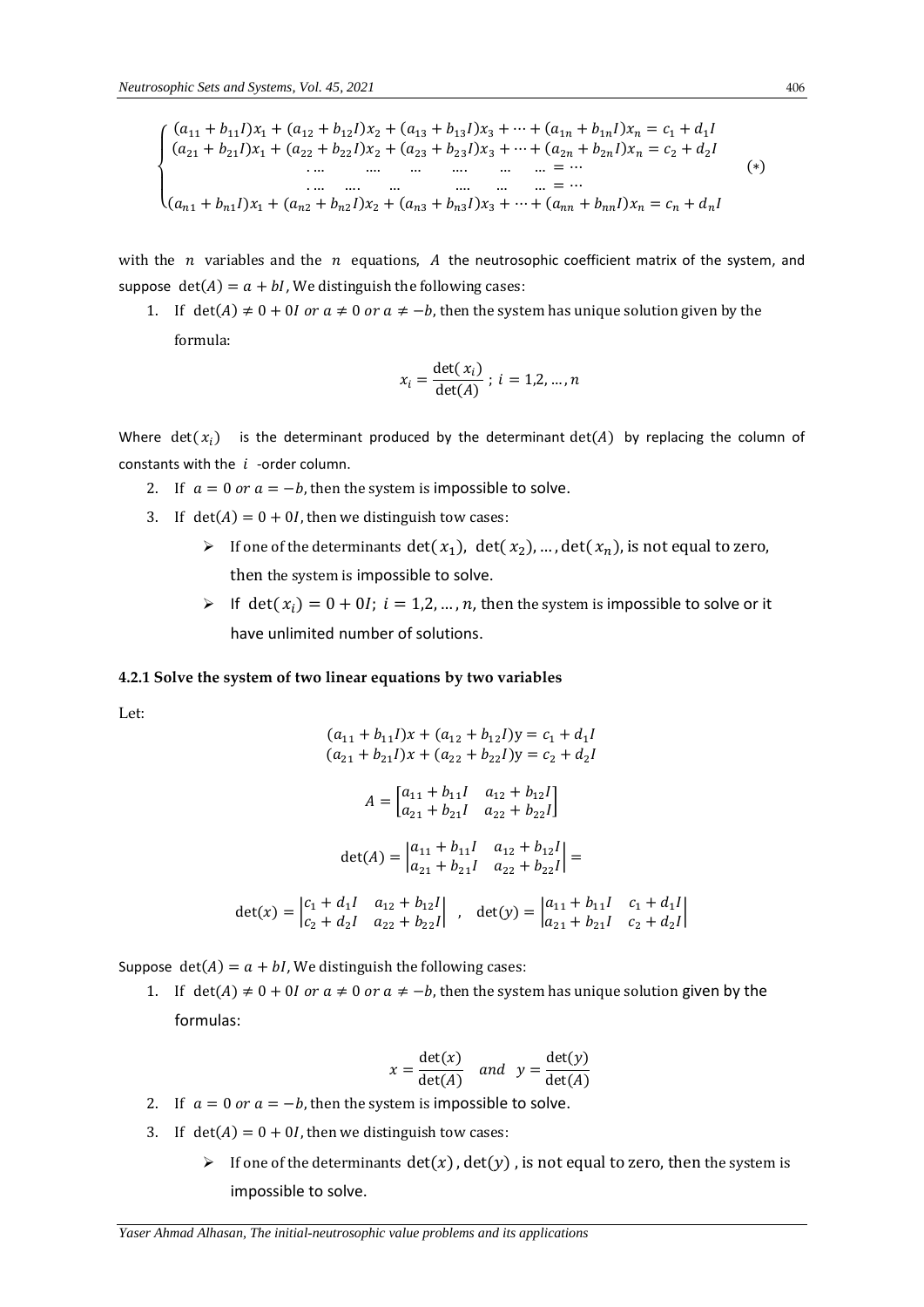If det( $x_i$ ) = 0 + 0I;  $i = 1, 2, ..., n$ , then the system has unlimited number of solutions.

**Note:** To verify the solution, we substitute the value of  $x$  and  $y$  into one of the equations.

## **Example4.2.1:**

Let:

$$
(2 + I)x + 3y = 5 + I
$$

$$
(3 – 2I)x + 2y = I
$$

Find solution of the system.

Solution:

$$
A = \begin{bmatrix} 2+I & 3 \\ 3-2I & 2 \end{bmatrix}
$$

$$
\det A = \begin{vmatrix} 2 + I & 3 \\ 3 - 2I & 2 \end{vmatrix} = 4 + 2I - 9 + 6I = -5 + 8I \neq 0 + 0I
$$

Then the system has one solution, is:

$$
\det x = \begin{vmatrix} 5+l & 3 \\ l & 2 \end{vmatrix} = 10 - l \quad \text{det } y = \begin{vmatrix} 2+l & 5+l \\ 3-2l & l \end{vmatrix} = -15 + 12l
$$
\n
$$
x = \frac{\det x}{\det A} = \frac{10 - l}{-5 + 8l} = -2 + 5l \quad \text{and} \quad y = \frac{\det y}{\det A} = \frac{-15 + 12l}{-5 + 8l} = 3 - 4l
$$

$$
(x, y) = (-2 + 5I, 3 - 4I)
$$
  
To verify the solution, we substitute the value of x and y into the first equation:  

$$
(2 + I)x + 3y = (2 + I)(-2 + 5I) + 3(3 - 4I)
$$

$$
= -4 - 2I + 10I + 5I + 9 - 12I = 5 + I
$$

# **Example4.2.2:**

Let:

$$
2Ix + 7y = I
$$

$$
3Ix + y = 2I
$$

Find solution of the system. Solution:

> $A = \begin{bmatrix} 2I & 7 \\ 2I & 1 \end{bmatrix}$  $\begin{bmatrix} 2I & I \\ 3I & 1 \end{bmatrix}$

$$
\det A = \begin{vmatrix} 2I & 7 \\ 3I & 1 \end{vmatrix} = 2I - 21I = 0 - 19I
$$
  
This does not fulfill the condition:  $\det A = a + bI$ ,  $a \neq 0$  and  $a \neq -b$   
Because:

$$
\det x = \begin{vmatrix} I & 7 \\ 2I & 1 \end{vmatrix} = I - 14I = 0 - 13I
$$

Then:

Because:

$$
x = \frac{\det x}{\det A} = \frac{0 - 13I}{0 - 19I}
$$
 (undefined)

So, the system is impossible to solve.

# **Example4.2.3:**

Let:

$$
(2 + I)x + 3y = 5 + I
$$

$$
(3 – 2I)x + y = I
$$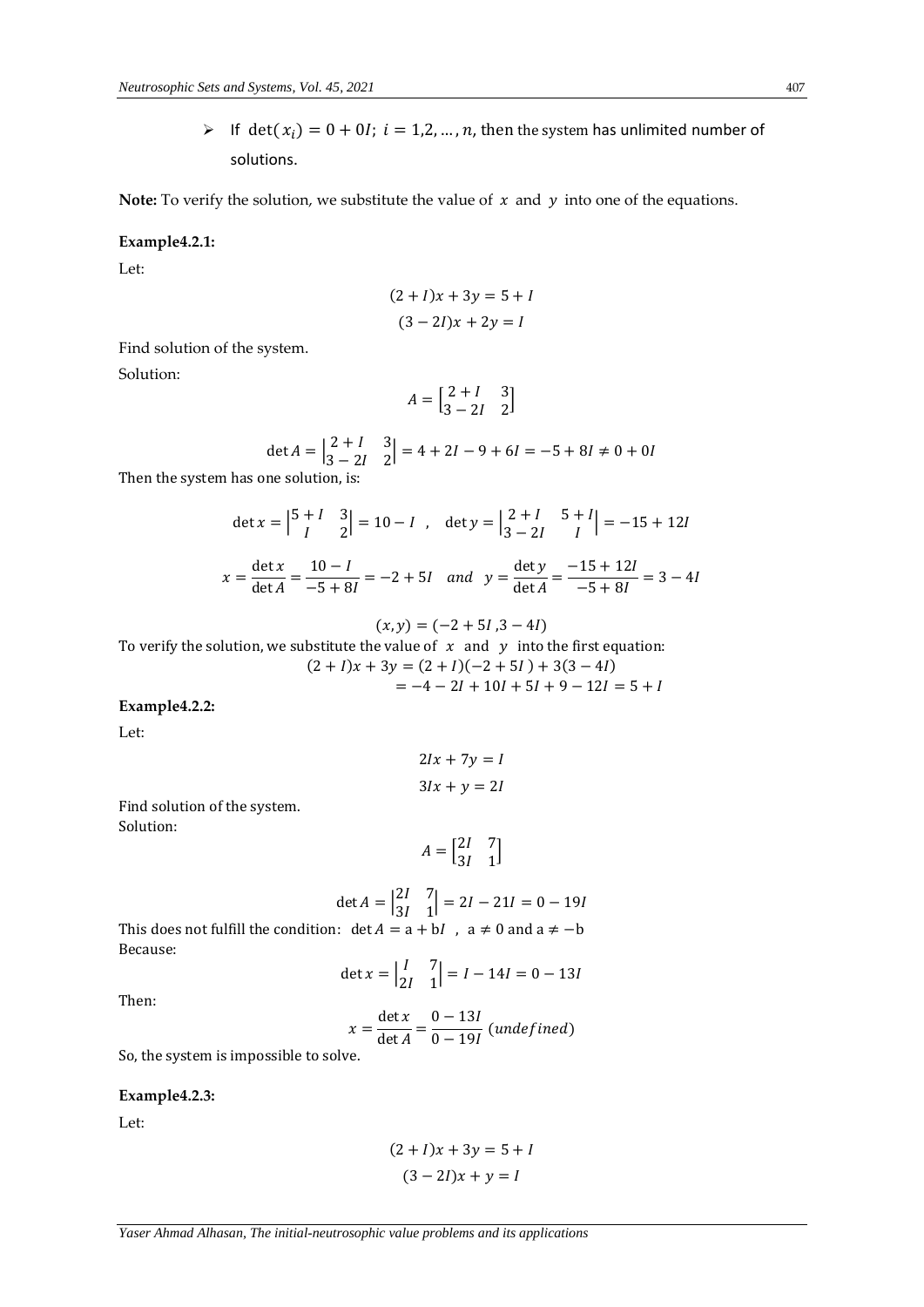Find solution of the system.

Solution:

$$
A = \begin{bmatrix} 2+I & 3 \\ 3-2I & 1 \end{bmatrix}
$$

$$
\det A = \begin{vmatrix} 2 + I & 3 \\ 3 - 2I & 1 \end{vmatrix} = 2 + I - 9 + 6I = -7 + 7I
$$

W This does not fulfill the condition:  $\det A = a + bI$ ,  $a \neq 0$  and  $a \neq -b$ , where:  $(a = -7, b =$ 7 and  $a = -b$ ).

So, the system is impossible to solve.

## **Example4.2.4:**

Let:

$$
(1 + I)x + (3 - I)y = 2 - 3I
$$

$$
(2 + 2I)x + (6 - 2I)y = 4 - 6I
$$

Find solution of the system. Solution:

$$
A = \begin{bmatrix} 1 + I & 3 - I \\ 2 + 2I & 6 - 2I \end{bmatrix}
$$

$$
\det A = \begin{vmatrix} 1+I & 3-I \\ 2+2I & 6-2I \end{vmatrix} = 0 + 0I
$$

$$
\det x = \begin{vmatrix} 2 - 3I & 3 - I \\ 4 - 6I & 6 - 2I \end{vmatrix} = 0 + 0I \; , \quad \det y = \begin{vmatrix} 1 + I & 2 - 3I \\ 2 + 2I & 4 - 6I \end{vmatrix} = 0 + 0I
$$

As:  $\det A = \det x = \det y = 0 + 0I$ , so the system has Unlimited number of solutions defined by form:

$$
S = \left\{ (x, y) \in R^2 \cup \{1\} : y = \left( \frac{1}{3} + \frac{2}{3} \cdot I \right) x + \frac{2}{3} - \frac{7}{6} \cdot I \right\}
$$

By given any value for the variable  $x$ , we obtain a value of the variable  $y$ .

## **4.2.2 Solve the system of three linear equations by three variables**

Let:

$$
(a_{11} + b_{11}l)x + (a_{12} + b_{12}l)y + (a_{13} + b_{13}l)z = c_1 + d_1l
$$
 (1)  
\n
$$
(a_{21} + b_{21}l)x + (a_{22} + b_{22}l)y + (a_{23} + b_{23}l)z = c_2 + d_2l
$$
 (2)  
\n
$$
(a_{33} + b_{33}l)x + (a_{33} + b_{33}l)y + (a_{33} + b_{33}l)x = c_3 + d_3l
$$
 (3)

$$
A = \begin{bmatrix} a_{11} + b_{11}I & a_{12} + b_{12}I & a_{13} + b_{13}I \\ a_{21} + b_{21}I & a_{22} + b_{22}I & a_{23} + b_{23}I \\ a_{33} + b_{33}I & a_{33} + b_{33}I & a_{33} + b_{33}I \end{bmatrix}
$$
  
\n
$$
\det A = \begin{vmatrix} a_{11} + b_{11}I & a_{12} + b_{12}I & a_{13} + b_{13}I \\ a_{21} + b_{21}I & a_{22} + b_{22}I & a_{23} + b_{23}I \\ a_{33} + b_{33}I & a_{33} + b_{33}I & a_{33} + b_{33}I \end{bmatrix}
$$
  
\n
$$
\det x = \begin{vmatrix} c_1 + d_1I & a_{12} + b_{12}I & a_{13} + b_{13}I \\ c_2 + d_2I & a_{22} + b_{22}I & a_{23} + b_{23}I \\ c_3 + d_3I & a_{33} + b_{33}I & a_{33} + b_{33}I \end{vmatrix}, \quad \det y = \begin{vmatrix} a_{11} + b_{11}I & c_1 + d_1I & a_{13} + b_{13}I \\ a_{21} + b_{21}I & c_2 + d_2I & a_{23} + b_{23}I \\ a_{33} + b_{33}I & c_3 + d_3I & a_{33} + b_{33}I \end{vmatrix}
$$
  
\n
$$
\det z = \begin{vmatrix} a_{11} + b_{11}I & a_{12} + b_{12}I & c_1 + d_1I \\ a_{21} + b_{21}I & a_{22} + b_{22}I & c_2 + d_2I \\ a_{33} + b_{33}I & a_{33} + b_{33}I & c_3 + d_3I \end{vmatrix}
$$

We will discuss the second case of (3):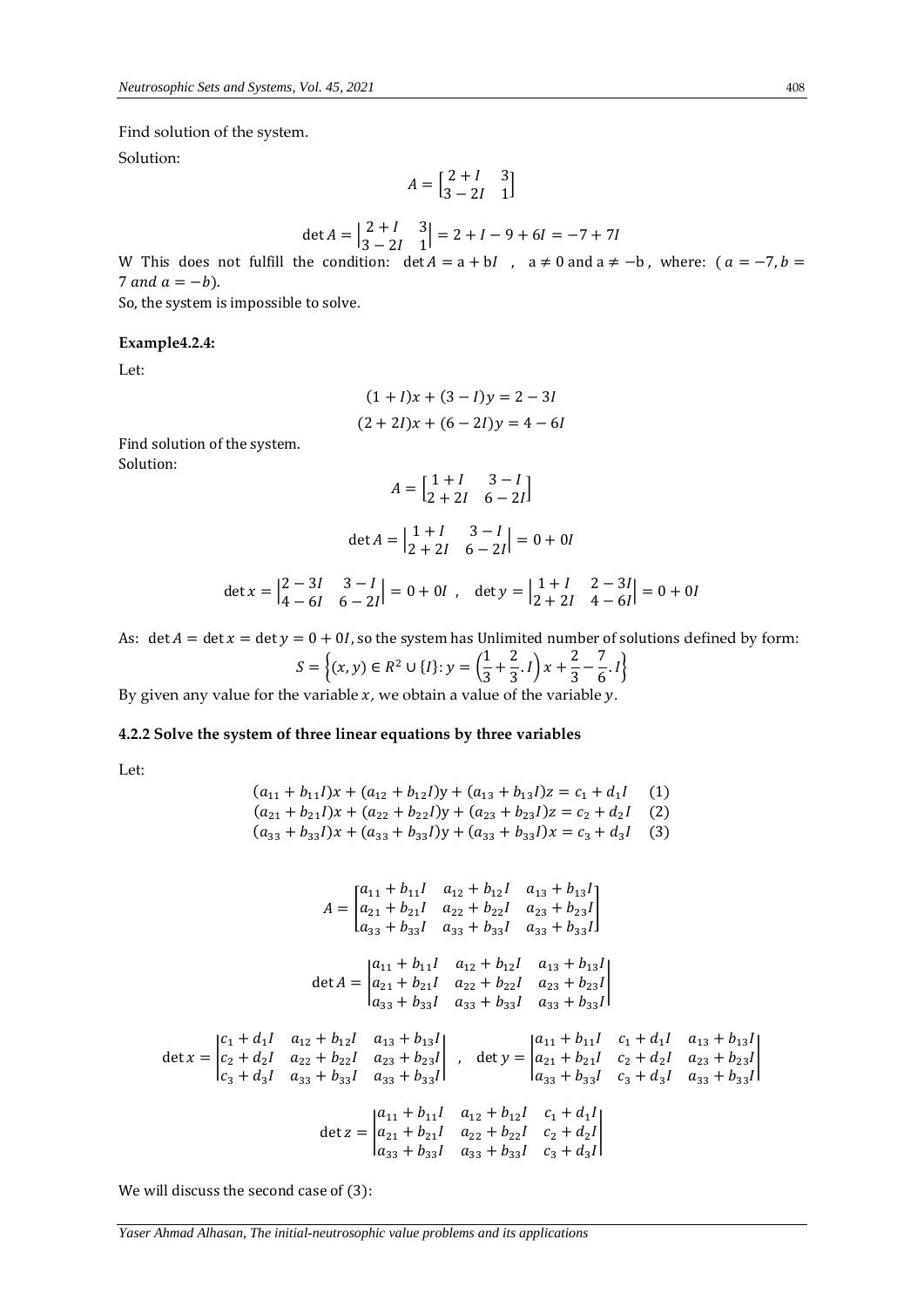If  $det(A) = 0 + 0I$  and  $det(x_i) = 0 + 0I$ ;  $i = 1,2,...,n$ , then we are looking for the solutions of two of the system of equations, such as  $\{(1), (2)\}$ :

- If the system  $\{(1), (2)\}$  is impossible to solve, then the system  $\{(1), (2), (3)\}$  is impossible to solve.
- If the system {(1), (2)} has unlimited number of solutions from the form  $x = g(z)$ ,  $y = h(z)$ , (maybe  $g(z)$  or  $h(z)$  is constant), then we substitution in (3) to obtain on the equation of the form:

$$
0. z = \beta; \ \beta \in R \cup \{I\}
$$

This equation is impossible to solve or it have unlimited number of solutions (According to  $\beta$  value).

#### **Example4.2.5:**

Let:

$$
(2+2I)x + (3+3I)y + (-5-5I)z = 1
$$
 (1)

$$
(1 + I)x + (-1 - I)y + (1 + I)z = 2
$$
 (2)

$$
(5+5I)x + (5+5I)y + (-9-9I)z = 4
$$
 (3)

Find solution of the system.

Solution:

$$
A = \begin{bmatrix} 2+2I & 3+3I & -5-5I \\ 1+I & -1-I & 1+I \\ 5+5I & 5+5I & -9-9I \end{bmatrix}
$$
  
\n
$$
\det A = \begin{vmatrix} 2+2I & 3+3I & -5-5I \\ 1+I & -1-I & 1+I \\ 5+5I & 5+5I & -9-9I \end{vmatrix} = 0 + 0I
$$
  
\n
$$
\det x = \begin{vmatrix} 1 & 3+3I & -5-5I \\ 2 & -1-I & 1+I \\ 4 & 5+5I & -9-9I \end{vmatrix} = 0 + 0I , \quad \det y = \begin{vmatrix} 2+2I & 1 & -5-5I \\ 1+I & 2 & 1+I \\ 5+5I & 4 & -9-9I \end{vmatrix} = 0 + 0I
$$
  
\n
$$
\det z = \begin{vmatrix} 2+2I & 3+3I & 1 \\ 1+I & -1-I & 2 \end{vmatrix} = 0 + 0I
$$

$$
\text{let } z = \begin{vmatrix} 1+l & -1-l & 2 \\ 5+5l & 5+5l & 4 \end{vmatrix} = 0 + 0l
$$

As:  $\det A = 0 + 0I = \det x = \det y = \det z = 0 + 0I$ , so we are looking for a system solution {(1), (2)}, then:

$$
x = \frac{1}{5} \left( 2z + 7 - \frac{7}{2}l \right)
$$
  

$$
y = \frac{1}{5} \left( 7z - 3 + \frac{3}{2}l \right)
$$

By substitution in (3), we get:

$$
(0+0I)z=0+0I
$$

This equation has unlimited number of solutions, so the system  $\{(1), (2), (3)\}$  has unlimited number of solutions given by: 1  $\overline{7}$  $1<sup>1</sup>$  $\overline{2}$ 

$$
S = \left\{ (x, y, z) \in R^3 \cup \{I\} : x = \frac{1}{5} \left( 2z + 7 - \frac{7}{2}I \right), y = \frac{1}{5} \left( 7z - 3 + \frac{3}{2}I \right) \right\}
$$

$$
S = \left\{ \left( \frac{1}{5} \left( 2z + 7 - \frac{7}{2}I \right), \frac{1}{5} \left( 7z - 3 + \frac{3}{2}I \right), z \right) : z \in R \cup \{I\} \right\}
$$

Or:

## **Example4.2.6:**

Let:

$$
(2 + I)x + (1 + I)y + (3 - I)Z = 2 + I
$$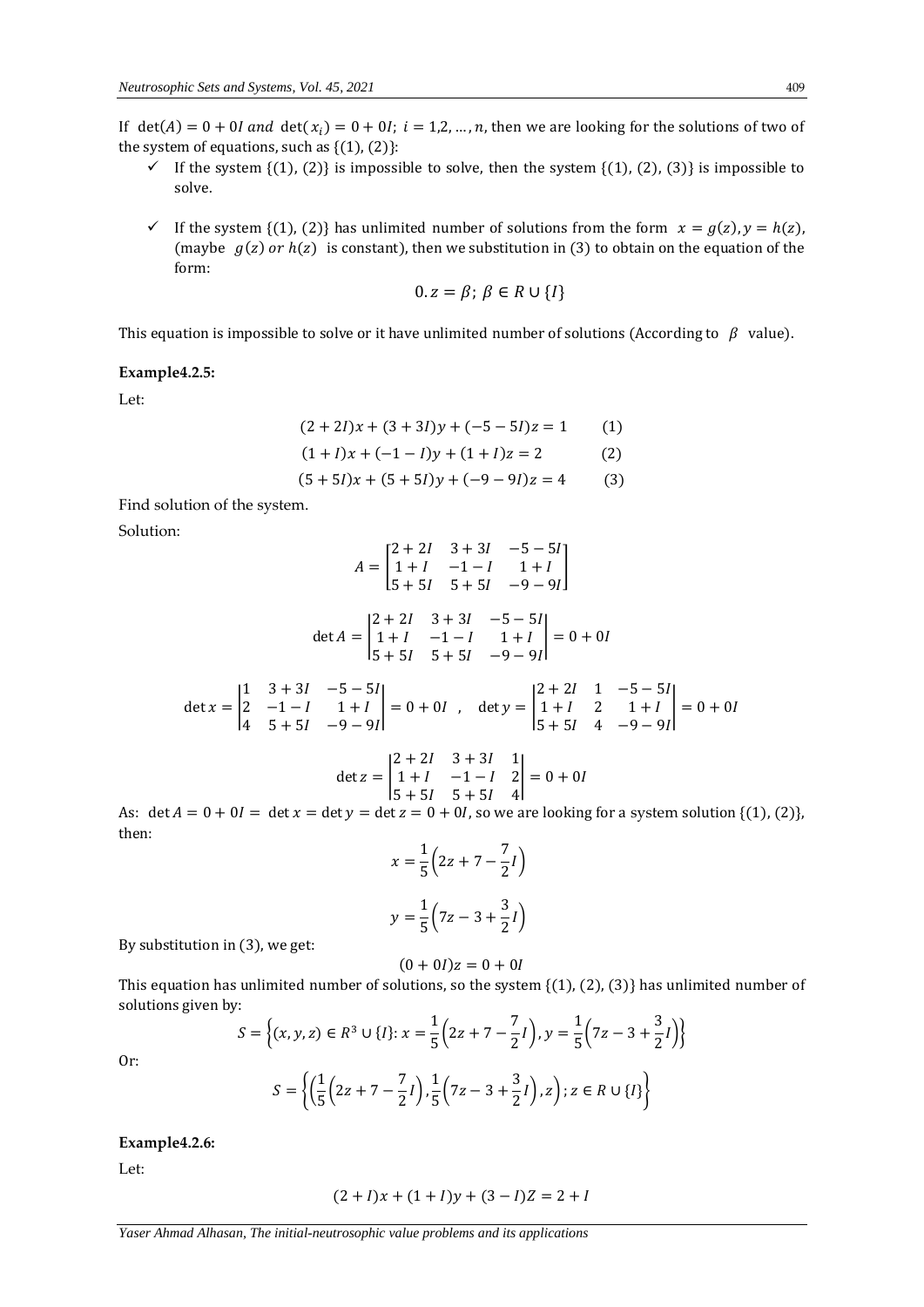$$
(-1+1)x + (3-21)y + (1+31)Z = 4+2I
$$
  
(3+21)x + (4-1)y + (2-31)Z = 5-1

Find solution of the system.

Solution:

$$
A = \begin{bmatrix} 2+I & 1+I & 3-I \\ -1+I & 3-2I & 1+3I \\ 3+2I & 4-I & 2-3I \end{bmatrix}
$$
  
\n
$$
\det A = \begin{vmatrix} 2+I & 1+I & 3-I \\ -1+I & 3-2I & 1+3I \\ 3+2I & 4-I & 2-3I \end{vmatrix} = -30 + 21I
$$
  
\n
$$
\det x = \begin{vmatrix} 2+I & 1+I & 3-I \\ 4+2I & 3-2I & 1+3I \\ 2-3I & 4-I & 2-3I \end{vmatrix} = 4 + 29I
$$
, 
$$
\det y = \begin{vmatrix} 2+I & 2+I & 3-I \\ -1+I & 4+2I & 1+3I \\ 3+2I & 2-3I & 2-3I \end{vmatrix} = -35 - 31I
$$
  
\n
$$
\det z = \begin{vmatrix} 2+I & 1+I & 2+I \\ -1+I & 3-2I & 4+2I \\ 3+2I & 4-I & 2-3I \end{vmatrix} = -11 + 14I
$$

Then:

$$
x = \frac{\det x}{\det A} = \frac{4 + 29I}{-30 + 21I} = \frac{-2}{15} - \frac{477}{135}I
$$
  

$$
y = \frac{\det y}{\det A} = \frac{-35 - 31I}{-30 + 21I} = \frac{7}{6} + \frac{37}{6}I
$$
  

$$
z = \frac{\det z}{\det A} = \frac{-11 + 14I}{-30 + 21I} = \frac{11}{30} - \frac{7}{10}I
$$
  

$$
(x, y, z) = \left(\frac{-2}{15} - \frac{477}{135}I, \frac{7}{6} + \frac{37}{6}I, \frac{11}{30} - \frac{7}{10}I\right)
$$

To verify the solution, we substitute the value of  $x$  and  $y$  into the first equation:

$$
(2 + I)\left(\frac{-2}{15} - \frac{477}{135}I\right) + (1 + I)\left(\frac{7}{6} + \frac{37}{6}I\right) + (3 - I)\left(\frac{11}{30} - \frac{7}{10}I\right) = 2 + I
$$

**Example4.2.7:**

Let:

$$
(2 + I)x + (1 + I)y + (3 - I)z = 1 + I
$$
 (1)

$$
(4+2I)x + (2+2I)y + (6-2I)z = 1 + 2I
$$
 (2)

$$
(6+3I)x + (3+3I)y + (9-3I)z = -1 + 3I
$$
 (3)

Find solution of the system.

Solution:

$$
A = \begin{bmatrix} 2+I & 1+I & 3-I \\ 4+2I & 2+2I & 6-2I \\ 6+3I & 3+3I & 9-3I \end{bmatrix}
$$
  
det  $A = \begin{vmatrix} 2+I & 1+I & 3-I \\ 4+2I & 2+2I & 6-2I \\ 6+3I & 3+3I & 9-3I \end{vmatrix} = 0 + 0I$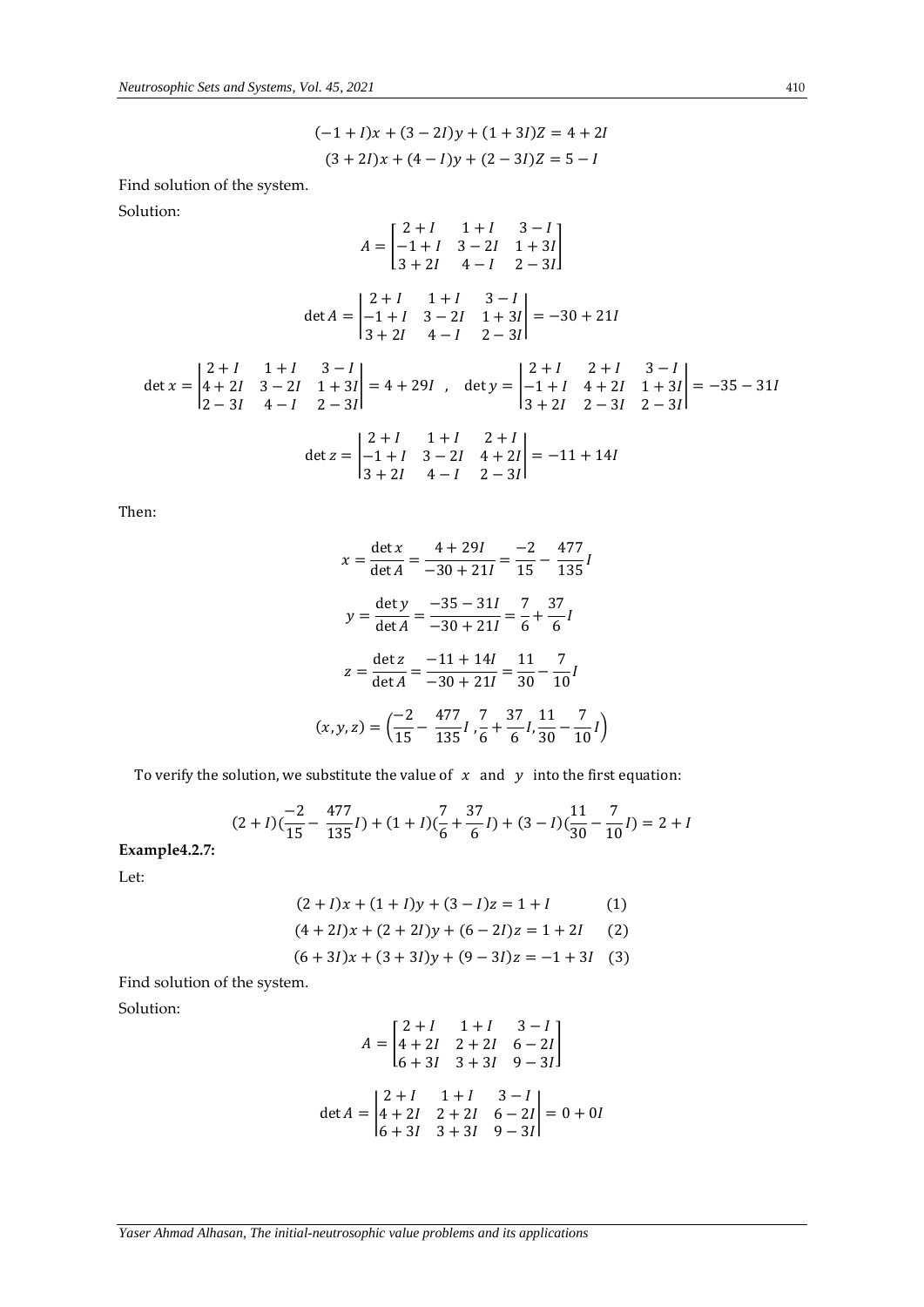$$
\det x = \begin{vmatrix} 1+I & 1+I & 3-I \\ 1+2I & 2+2I & 6-2I \\ -1+3I & 3+3I & 9-3I \end{vmatrix} = 20I
$$

As: det  $A = 0 + 0I$  and det  $x \neq 0 + 0I$ , so the system is impossible to solve.

## **4.3 System of the homogeneous neutrosophic linear equations**

## **Defination4.3.1:**

It is a system of homogeneous neutrosophic linear equations that given by the form:

{ (<sup>11</sup> + 11)<sup>1</sup> + (<sup>12</sup> + 12)<sup>2</sup> + (<sup>13</sup> +13)<sup>3</sup> + ⋯ + (1 + 1) = 0 +0 (<sup>21</sup> + 21)<sup>1</sup> + (<sup>22</sup> + 22)<sup>2</sup> + (<sup>23</sup> + 23)<sup>3</sup> + ⋯ + (2 + 2) = 0 + 0 . … …. … …. … … = ⋯ . … …. … …. … … = ⋯ (m1 + m1)<sup>1</sup> +(m2 + m2)<sup>2</sup> +(m3 + m3)<sup>3</sup> + ⋯ +( +) = 0 +0

Where:

 $a_{ij}$ ,  $b_{ij}$ ,  $c_j$ ,  $d_j$  are real coefficients,  $i = 1, ..., n$ ,  $j = 1, ..., m$ , and I represent indeterminacy.

## **Remarks4.3.1:**

We distinguish two cases to solve the system of the homogeneous neutrosophic linear equations:

- 1. It may have one solution
- 2. It may have Unlimited number of solutions

Hence it is always a solvable system (It is not impossible to solve).

## **Example4.3.1:**

Let:

$$
(2 + I)x + (1 + I)y + (3 - I)z = 0
$$

$$
(-1 + I)x + (3 - 2I)y + (1 + 3I)z = 0
$$

$$
(3 + 2I)x + (4 - I)y + (2 - 3I)z = 0
$$

Find solution of the system.

Solution:

$$
A = \begin{bmatrix} 2+I & 1+I & 3-I \\ -1+I & 3-2I & 1+3I \\ 3+2I & 4-I & 2-3I \end{bmatrix}
$$
  
\n
$$
\det A = \begin{vmatrix} 2+I & 1+I & 3-I \\ -1+I & 3-2I & 1+3I \\ 3+2I & 4-I & 2-3I \end{vmatrix} = -30 + 21I
$$
  
\n
$$
\det x = \begin{vmatrix} 0 & 1+I & 3-I \\ 0 & 3-2I & 1+3I \\ 0 & 4-I & 2-3I \end{vmatrix} = 0 , \quad \det y = \begin{vmatrix} 2+I & 0 & 3-I \\ -1+I & 0 & 1+3I \\ 3+2I & 0 & 2-3I \end{vmatrix} = 0
$$
  
\n
$$
\det z = \begin{vmatrix} 2+I & 1+I & 0 \\ -1+I & 3-2I & 0 \\ 3+2I & 4-I & 0 \end{vmatrix} = 0
$$

Then:

$$
x = \frac{\det x}{\det A} = 0
$$
,  $y = \frac{\det y}{\det A} = 0$ ,  $z = \frac{\det z}{\det A} = 0$   
 $(x, y, z) = (0, 0, 0)$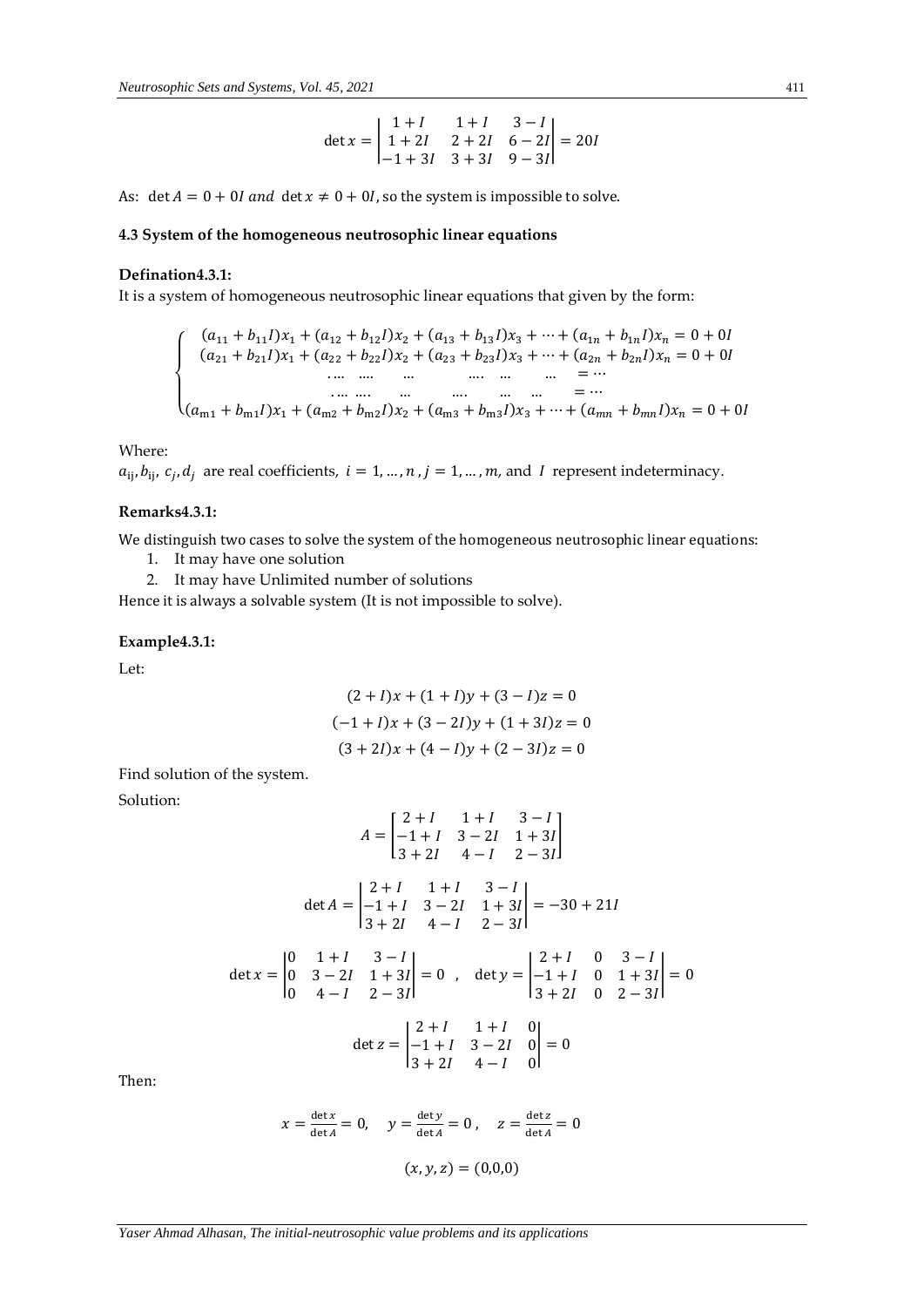## **5. Conclusions**

This study was presented based on the importance of linear equations in our lives, where we introduced the concept of neutrosophic linear equation and its types. In addition to the introduction of Cramer's rule to solve the neutrosophic system of equations. This study can be generalized and applied in several fields of application in our current reality, traffic as an example.

**Acknowledgments:** This publication was supported by the Deanship of Scientific Research at Prince Sattam bin Abdulaziz University, Alkharj, Saudi Arabia.

## **References**

[1] Smarandache, F., "Introduction to Neutrosophic Measure, Neutrosophic Integral, and Neutrosophic Probability", Sitech-Education Publisher, Craiova – Columbus, 2013.

[2] Smarandache, F., "Finite Neutrosophic Complex Numbers, by W. B. Vasantha Kandasamy", Zip Publisher, Columbus, Ohio, USA, pp.1-16, 2011.

[3] Smarandache, F., "Neutrosophy. / Neutrosophic Probability, Set, and Logic, American Research Press", Rehoboth, USA, 1998.

[4] Smarandache, F., "Introduction to Neutrosophic statistics", Sitech-Education Publisher, pp.34-44, 2014.

[5] Smarandache, F., "A Unifying Field in Logics: Neutrosophic Logic", Preface by Charles Le, American Research Press, Rehoboth, 1999, 2000. Second edition of the Proceedings of the First International Conference on Neutrosophy, Neutrosophic Logic, Neutrosophic Set, Neutrosophic Probability and Statistics, University of New Mexico, Gallup, 2001.

[6] Smarandache, F., "Proceedings of the First International Conference on Neutrosophy", Neutrosophic Set, Neutrosophic Probability and Statistics, University of New Mexico, 2001.

[7] Alhasan,Y. "Concepts of Neutrosophic Complex Numbers", International Journal of Neutrosophic Science, Volume 8 , Issue 1, pp. 9-18, 2020.

[8] Smarandache, F., "Neutrosophic Precalculus and Neutrosophic Calculus", book, 2015.

[9] Al- Tahan, M., "Some Results on Single Valued Neutrosophic (Weak) Polygroups", International Journal of Neutrosophic Science, Volume 2, Issue 1, pp. 38-46, 2020.

[10] Edalatpanah. S., "A Direct Model for Triangular Neutrosophic Linear Programming", International Journal of Neutrosophic Science, Volume 1, Issue 1, pp. 19-28, 2020.

[11] Chakraborty, A., "A New Score Function of Pentagonal Neutrosophic Number and its Application in Networking Problem", International Journal of Neutrosophic Science, Volume 1, Issue 1, pp. 40-51, 2020.

[12] Chakraborty, A., "Application of Pentagonal Neutrosophic Number in Shortest Path Problem", International Journal of Neutrosophic Science, Volume 3, Issue 1, pp. 21-28, 2020.

[13] Smarandache, F., "Neutrosophy and Neutrosophic Logic, First International Conference on Neutrosophy", Neutrosophic Logic, Set, Probability, and Statistics, University of New Mexico, Gallup, NM 87301, USA 2002.

[14] Alhasan,Y., "The General Exponential form of a Neutrosophic Complex Number", International Journal of Neutrosophic Science, Volume 11, Issue 2, pp. 100-107, 2020.